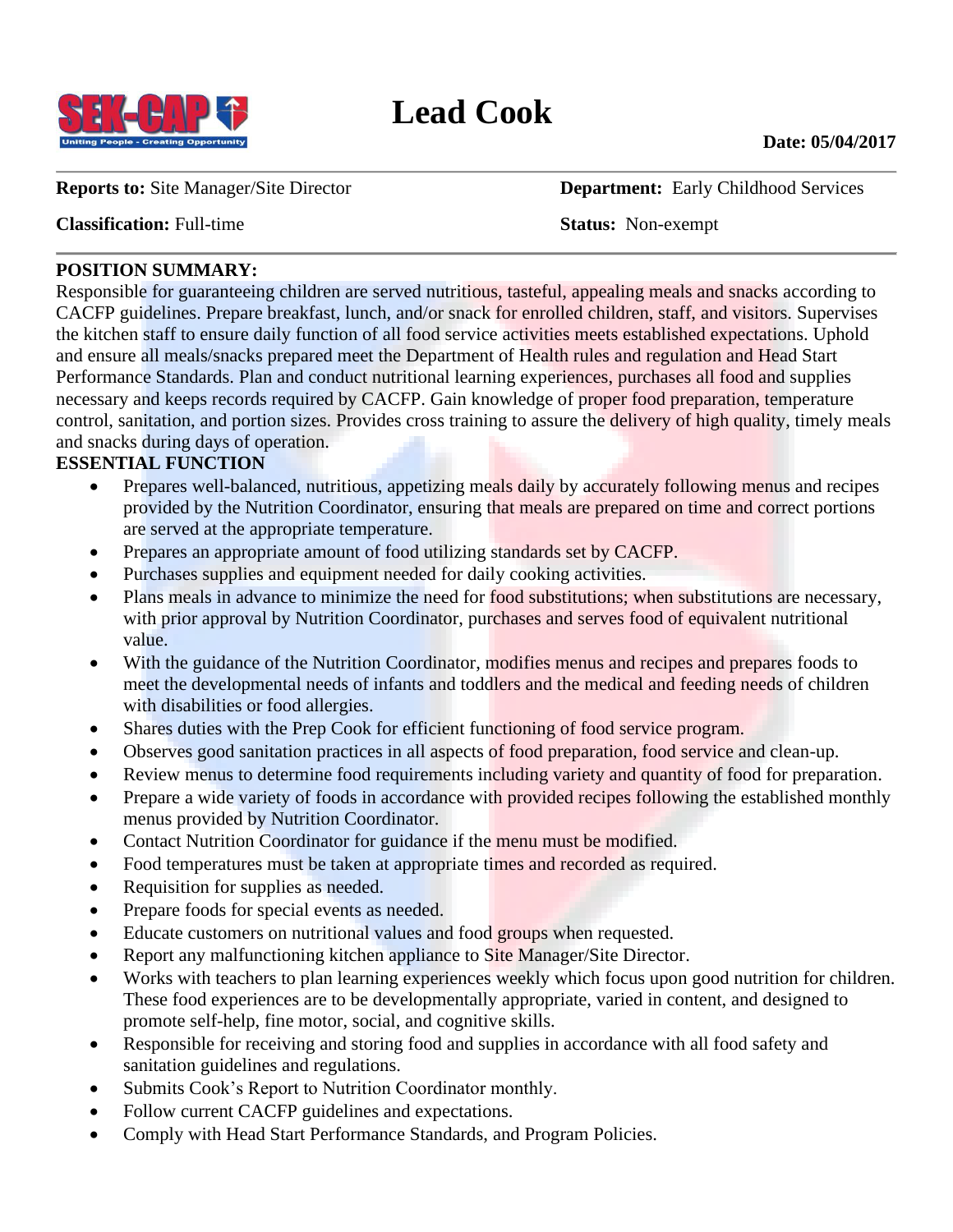- Supervises kitchen staff on daily functioning of food service program.
- Complete and submit performance appraisals for staff directly supervising
- Utilize Positive Behavior Support (PBS) strategies to prevent and defuse disruptive behavior.
- Respect and support cultural differences and diverse family structures.
- Demonstrate good work habits such as arriving on time and adhering to appropriate break times.
- Attend mandatory In-Service trainings and staff meetings.
- Responsibility to report any suspected abuse or neglect to appropriate authority.
- Advocate for SEK-CAP, Inc. in the community.
- Maintain and assure confidentiality and privacy of SEK-CAP customers.
- Uphold and promote the core values and mission statement of SEK-CAP.
- Support management decisions both in actions and words.
- Other duties as assigned.

# **KNOWLEDGE AND EXPERIENCE:**

Essential:

- Ability to get along with diverse personalities; tactful, mature, and flexible.
- Ability to meet and deal tactfully with the general public and to communicate effectively and clearly both orally and in writing.
- Resourceful and well organized.
- Ability to establish and maintain positive, effective working relationships with co-workers, community partners, and customers.
- Ability to learn and adapt to change.

### **Desired:**

- Previous cooking experience for groups of 20 or more.
- Ability to calculate to determine number of meals to be served, to adjust recipes and serving portions.
- Efficient knife skills.

# **EDUCATION AND QUALIFICATIONS:**

- High School diploma or GED is required.
- Obtain First Aid and CPR certification within 30 days.
- Successfully complete a physical exam and TB skin test before beginning employment and every three years thereafter, with the exception of a diagnosed medical condition requiring annual exams.
- Submit to and pass standard criminal history check.
- Submit to and pass standard drug screen test.
- Possess current, valid driver's license and be insurable by the organization's motor vehicle insurance carrier.
- Must possess basic math skills in order to compute accurate CACFP records.
- Must possess time management skills to prepare and serve food in accordance with schedule.
- Be fully vaccinated for COVID-19 before beginning employment

# **PHYSICAL REQUIREMENTS/WORK ENVIRONMENT:**

The physical demands and work environment described here are representative of those that must be met by an employee to successfully perform the essential functions of this job. Reasonable accommodations may be made to enable individuals with disabilities to perform the essential functions:

- Use hands to finger, handle, or feel.
- Reach with hands and arms.
- Stand for extended periods of time, walk and stoop, kneel, or crouch.
- Regularly lift and/or move up to 30 pounds.
- Required vision abilities include close vision, distance vision, peripheral vision, depth perception and ability to adjust focus.